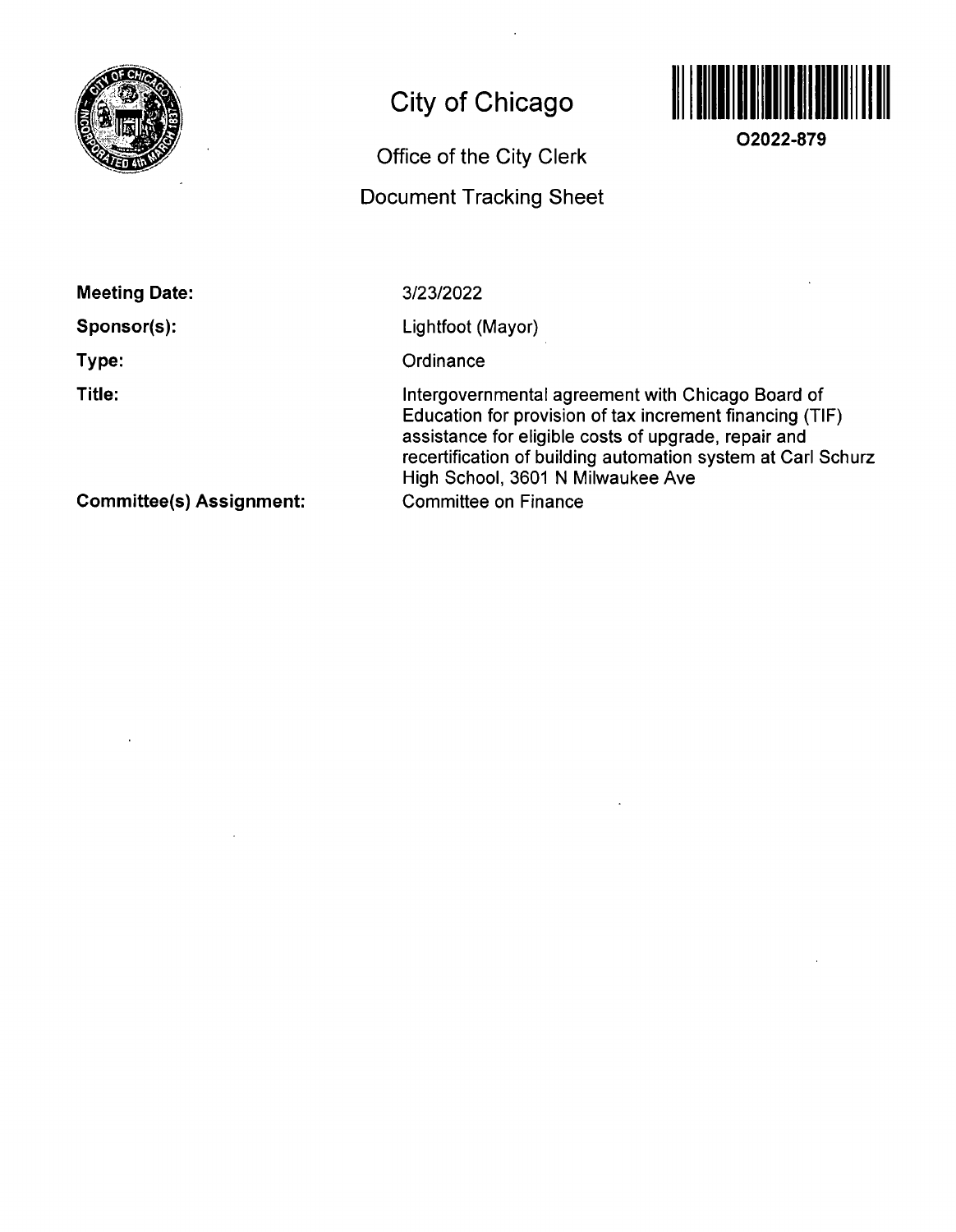

 $F1N$ 

#### OFFICE OF THE MAYOR

#### CITY OF CHICAGO

LORI E. LIGHTFOOT **MAYOR** 

March 23, 2022

### TO THE HONORABLE, THE CITY COUNCIL OF THE CITY OF CHICAGO

Ladies and Gentlemen:

At the request of the Commissioner of Planning and Development, I transmit herewith ordinances authorizing the execution of intergovernmental agreements with the Chicago Board of Education to provide TIF funding for improvements at various schools.

Your favorable consideration of these ordinances will be appreciated.

Very truly your Fwri ? Mayor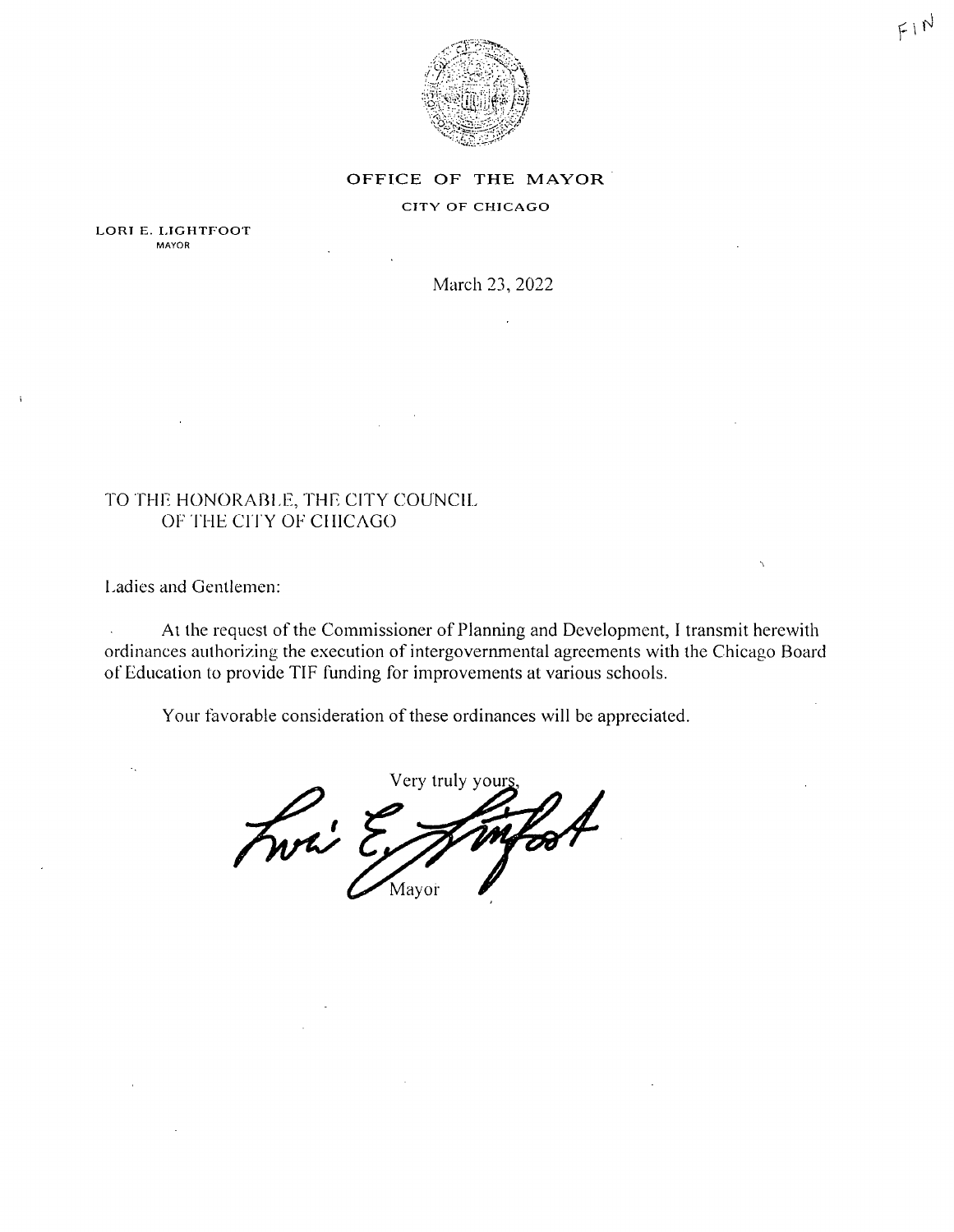#### **ORDINANCE**

WHEREAS, the City of Chicago (the "City") is a municipal corporation and home rule unit of government under Article VII, Section 6(a) of the 1970 Constitution of the State of Illinois, and as such, may exercise any power and perform any function pertaining to its government and affairs; and

WHEREAS, the Board of Education of the City of Chicago (the "Board") is a body politic and corporate, organized under and existing pursuant to Article 34 of the School Code of the State of Illinois, 105 ILCS 5/1-1 et seq.; and

WHEREAS, pursuant to the provisions of an act to authorize the creation of public building commissions and to define their rights, powers and duties under the Public Building Commission Act (50 ILCS 20/1 et seq.), the City Council of the City (the "City Council") created the Public Building Commission of Chicago to facilitate the acquisition and construction of public buildings and facilities; and

WHEREAS, the City is authorized under the provisions of the Tax Increment Allocation Redevelopment Act, 65 ILCS 5/11-74.4-1 et seg., as amended from time to time (the "Act"), to finance projects that eradicate blight conditions through the use of tax increment allocation financing for redevelopment projects; and

WHEREAS, under 65 ILCS 5/11-74.4-3(q)(7), such ad valorem taxes which pursuant fo the Act have been collected and are allocated to pay redevelopment project costs and obligations incurred in fhe payment thereof ("Increment") may be used to pay all or a portion of a taxing district's capital costs resulting from a redevelopment project necessarily incurred or to be incurred in furtherance of the objectives of the redevelopment plan and project, to the extent the municipality by written agreement accepts and approves such costs; and

WHEREAS, the Board is a taxing district under the Act; and

WHEREAS, the Board operates a school identified in Exhibit A (the "School") located at the Property identified in Exhibit A (the "Property"); and

WHEREAS, the Board desires to undertake certain improvements at the School as described in Exhibit A (the "Project"); and

WHEREAS, in accordance with the provisions of the Act, the City Council: (i) approved and adopted a redevelopment plan and project (the "Plan") for a portion of the City identified on Exhibit A (the "Redevelopment Area"); (ii) designated the Redevelopment Area as a "redevelopment project area"; and (iii) adopted tax increment allocation financing for the Redevelopment Area, pursuant to ordinances (collectively, the "TIF Ordinances") adopted on the date (or dates, if subsequently amended) and published in the Journal for such date(s), identified on Exhibit A; and

WHEREAS, all of the Property lies wholly within the boundaries of the Redevelopment Area; and

WHEREAS, Increment collected from the Redevelopment Area shall be known as the

Ł.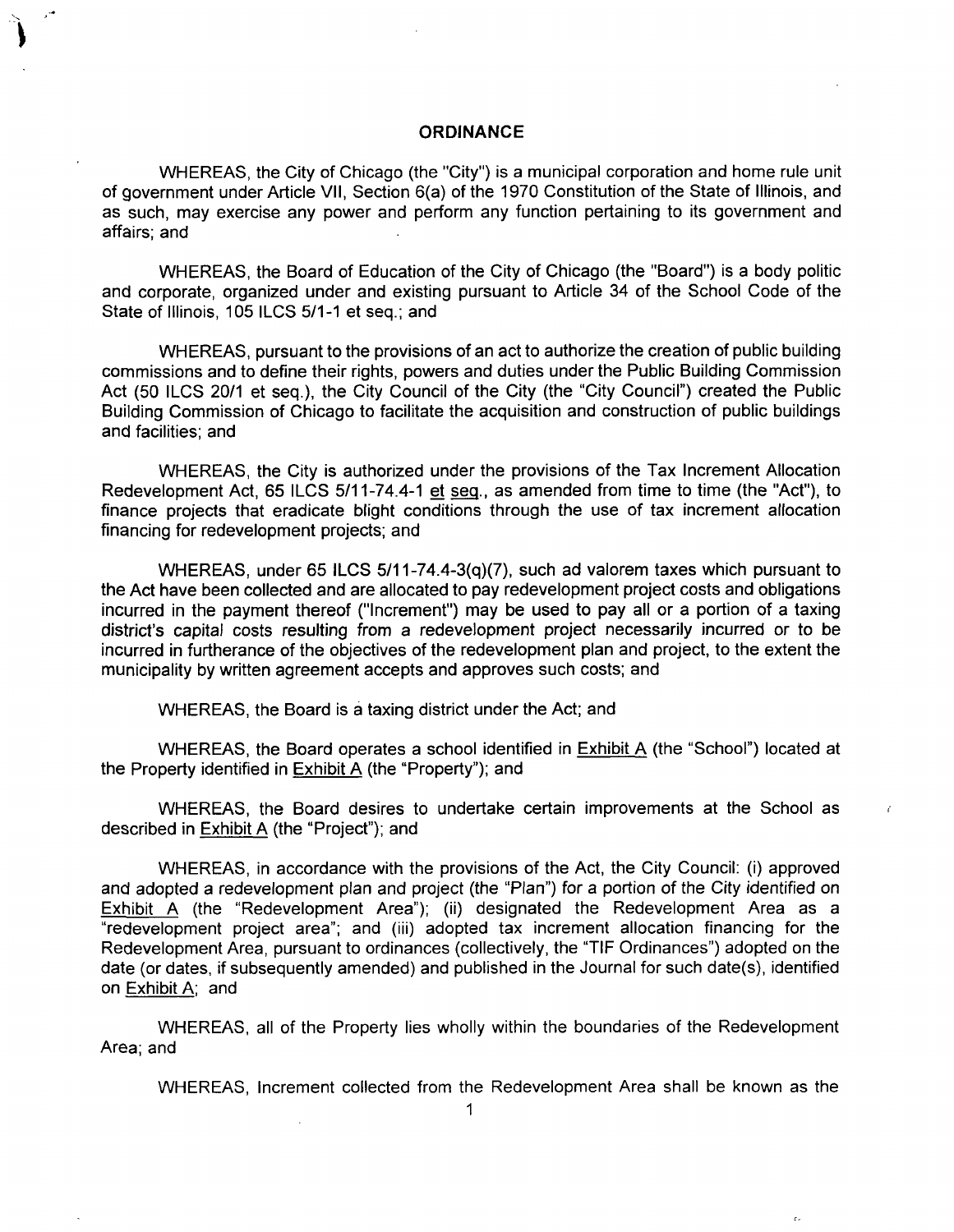#### "Redevelopment Area Increment"; and

WHEREAS, the Department of Planning and Development of the City desires to use a portion of the Redevelopment Area Increment in an amount not to exceed the amount identified in Exhibit A for the purpose of wholly or partially funding certain costs of the Project (the "TIF-Funded Improvements") to the extent and in the manner provided in this ordinance and the Agreement (as hereinafter defined); and

WHEREAS, a detailed budget for the Project (the "Project Budget") and an itemized list of the TIF-Funded Improvements are each incorporated into  $Exhibit A$ ; and

WHEREAS, the Plan contemplates that tax increment financing assistance would be provided for public improvements, such as the Project, within the boundaries of the Redevelopment Area; and

WHEREAS, in accordance with the Act, the TIF-Funded Improvements are and shall be such of the Board's capital costs necessarily incurred or to be incurred in furtherance of the objectives of the Plan, and the City hereby finds that the TIF-Funded Improvements consist of the cost of the Board's capital improvements for the Project that are necessary and directly result from the redevelopment project constituting the Project and, therefore, constitute "taxing districts' capital costs" as defined in Section  $5/11-74.4-03(u)$  of the Act; and

WHEREAS, pursuant to an ordinance adopted by the City Council on April 21, 2021, and published in the Journal of Proceedings for the City Council for such date at pages 29530 through 29549, the City Council approved a form of an intergovernmental agreement attached thereto for a project at Jacob Beidler Elementary School (the "Form Agreement"); and

WHEREAS, the City and the Board wish to enter into an intergovernmental agreement in substantially similar form to the Form Agreement, substituting the Project-specific terms with the information contained in Exhibit A. whereby the City shall pay for or reimburse the Board for the TIF-Funded Improvements related to the Project (the "Agreement"); now, therefore,

#### BE IT ORDAINED BY THE CITY COUNCIL OF THE CITY OF CHICAGO:

SECTION 1. The above recitals, and the statements of fact and findings made therein, are incorporated herein and made a material part of this ordinance.

SECTION 2. The City hereby finds that the TIF-Funded Improvements, among other eligible redevelopment project costs under the Act approved by the City, consist of the cost of the Board's capital improvements for the Project that are necessary and directly result from the redevelopment project constituting the Project and, therefore, constitute "taxing districts' capital costs" as defined in Section 5/11-74,4-03(u) of the Act.

SECTION 3. The Commissioner of Planning and Development and a designee are each hereby authorized, subject to approval by the City's Corporation Counsel, to negotiate, execute and deliver the Agreement and such other documents as may be necessary to carry out and comply with the provisions of the Agreement, with such changes, deletions and insertions as shall be approved by the persons executing the Agreement on behalf of the City.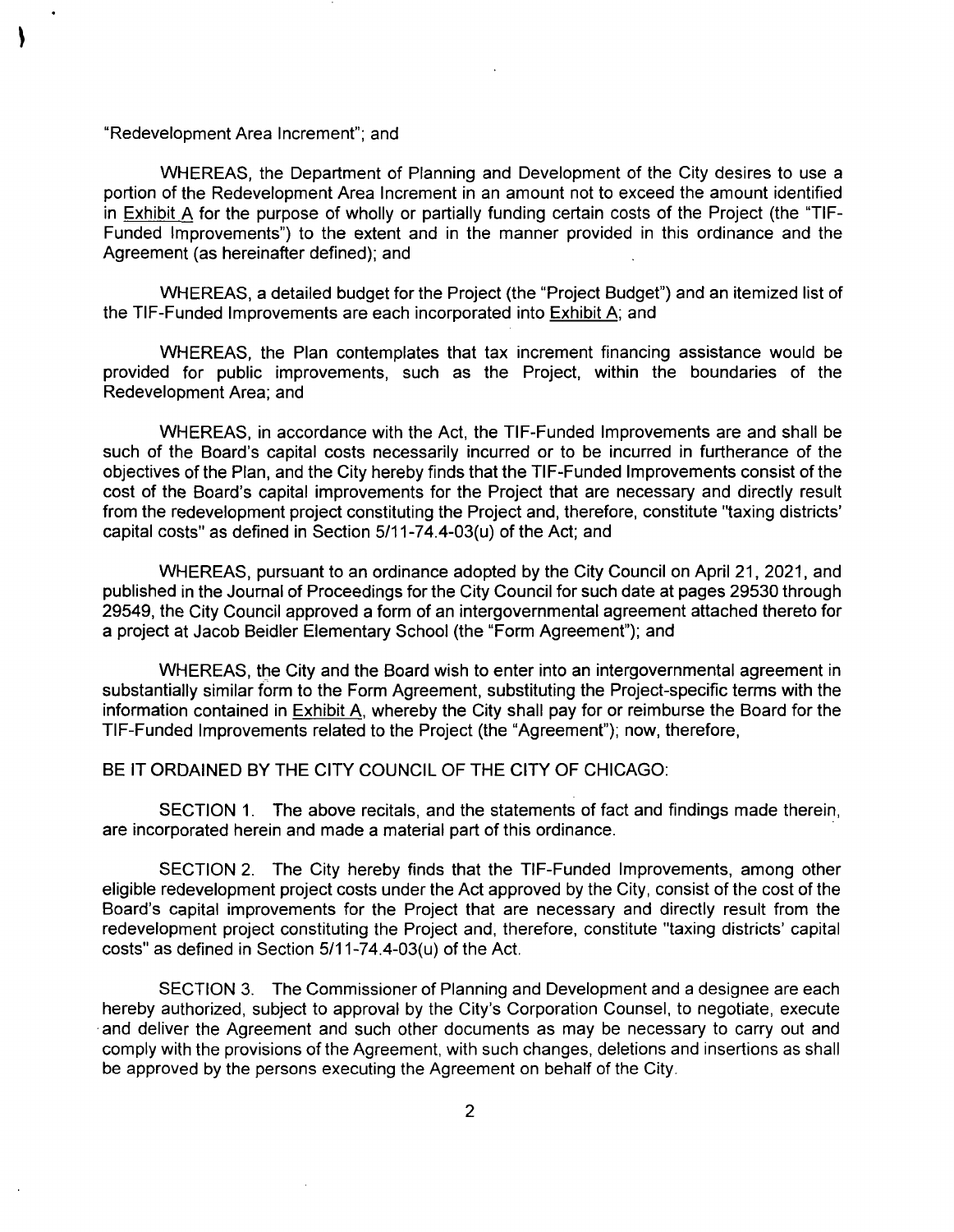SECTION 4. To the extent that any ordinance, resolution, rule, order or provision of the Municipal Code of Chicago, or part thereof, is in conflict with the provisions ofthis ordinance, the provisions of this ordinance shall control. If any section, paragraph, clause or provision of this ordinance shall be held invalid, the invalidity of such section, paragraph, clause or provision shall not affect any of the other provisions of this ordinance.

 $\mathcal{L}^{\mathcal{L}}$ 

SECTION 5. This ordinance takes effect upon passage and approval.

 $\mathbf \lambda$ 

 $\mathcal{L}_{\mathcal{A}}$